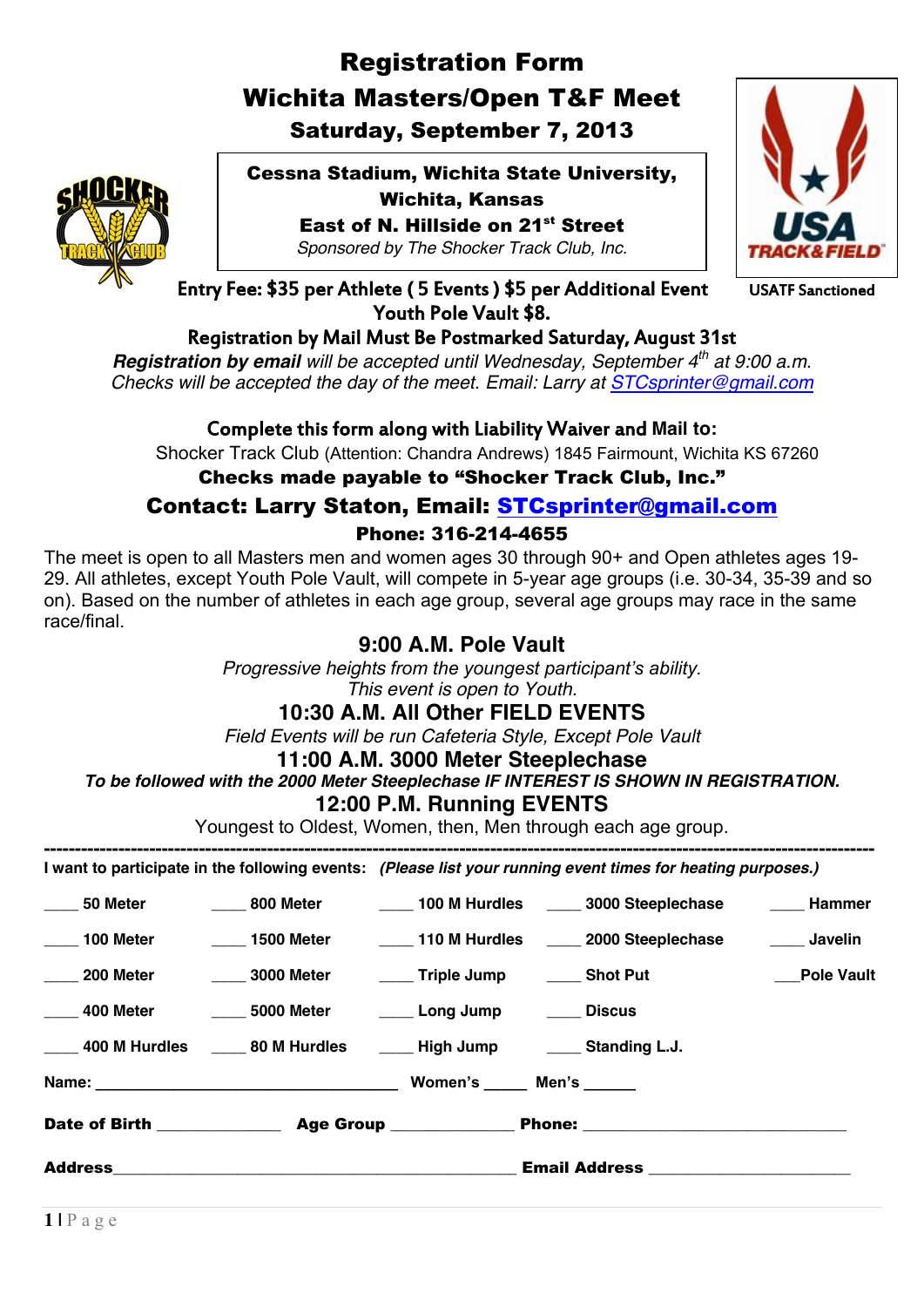# Schedule of Events

The Wichita Masters/Open Track & Field Meet Saturday, September 7, 2013



Cessna Stadium, Wichita State University, Wichita, Kansas East of N. Hillside on 21<sup>st</sup> Street

*Sponsored by The Shocker Track Club, Inc.*



Entry Fee: \$35 per Athlete (5 Events) \$5 per Additional Event USATF Sanctioned Youth Pole Vault \$8. Registration Information on Reverse Side, or Page 1 Complete Liability Waiver, Page 3

# **9:00 A.M. Pole Vault**

*Progressive heights from the youngest participant's ability. This event is open to Youth.*

**10:30 A.M. All Other FIELD EVENTS**

*Field Events will be run Cafeteria Style, Except Pole Vault Please be as efficient as possible with regard to participating in multiple field events as our officials and volunteers are committing an extended amount of time to accommodate us.*

## **11:00 A.M. 3000 Meter Steeplechase**

*To be followed with the 2000 Meter Steeplechase IF INTEREST IS SHOWN IN REGISTRATION.* **12:00 P.M. Running EVENTS**

Youngest to Oldest, Women, then, Men through each age group.

12:00 --------- 200 Meter Dash 12:15 --------- 3000 Meter Run 12:35 --------- 50 Meter Dash 12:55 --------- 800 Meter Run 1:00 --------- 80/100/110M Hurdles 1:30 --------- 1500 Meter Run 1:50 --------- 100 Meter Dash 2:10 ----------- 400 Meter Hurdles 2:25 ----------- 400 Meter Dash 2:45 ----------- 5000 Meter Run

Events will be run according to the above time schedule. No rolling schedule will be applied. FAT times for all running events.

Registration by Mail Must Be Postmarked Saturday, August 31st

*Registration by email will be accepted until Wednesday, September 4th at 9:00 a.m. Checks will be accepted the day of the meet. Email: Larry at [STCsprinter@gmail.com](mailto:STCsprinter@gmail.com)* Complete the registration form and Liability Waiver--**Mail to:**

Shocker Track Club (Attention: Chandra Andrews) 1845 Fairmount, Wichita KS 67260

Checks made payable to "Shocker Track Club, Inc."

Contact: Larry Staton, Email: [STCsprinter@gmail.com](mailto:STCsprinter@gmail.com)

Phone: 316-214-4655